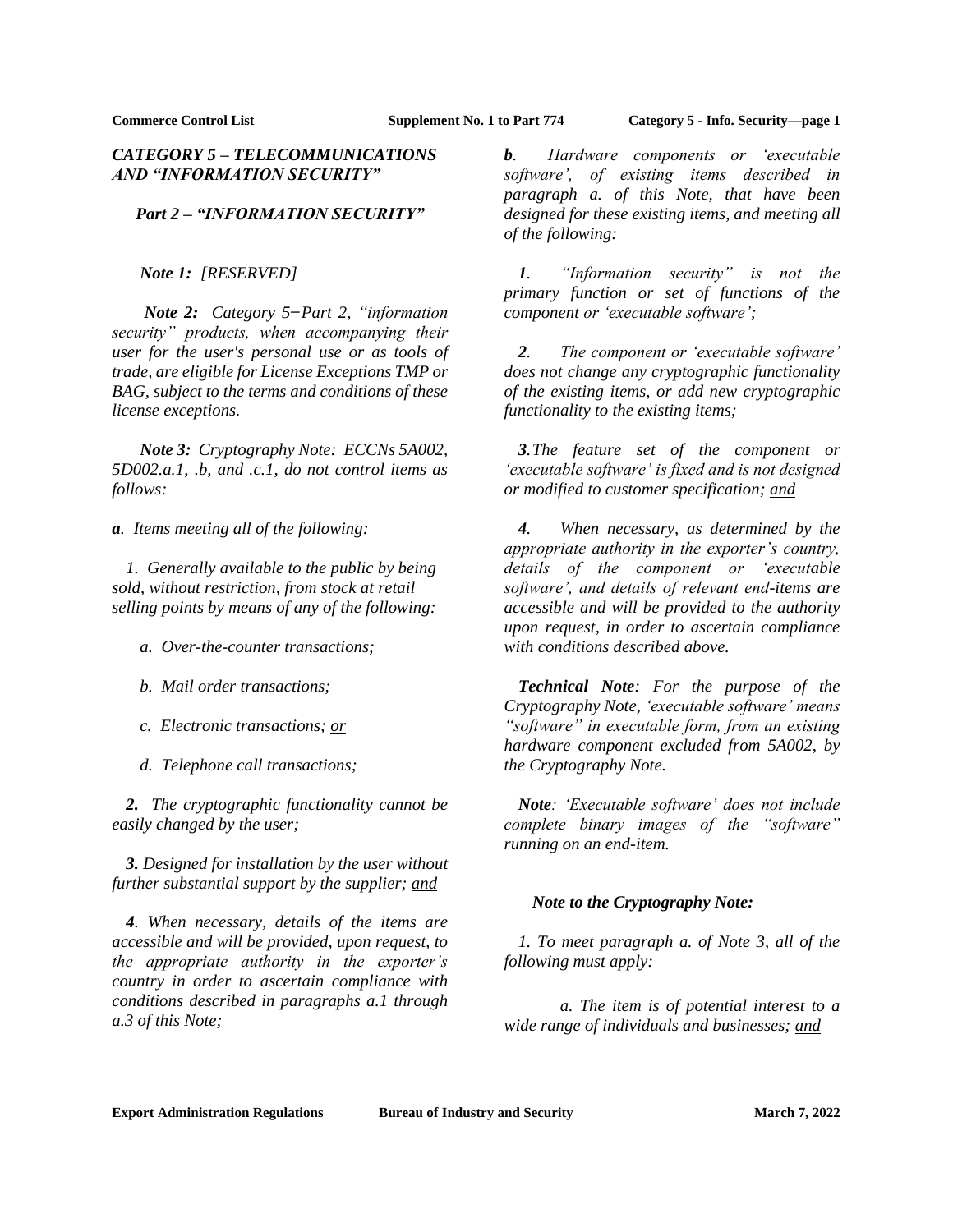*b. The price and information about the main functionality of the item are available before purchase without the need to consult the vendor or supplier. A simple price inquiry is not considered to be a consultation.*

*2.In determining eligibility of paragraph a. of Note 3, BIS may take into account relevant factors such as quantity, price, required technical skill, existing sales channels, typical customers, typical use or any exclusionary practices of the supplier.*

*N.B. to Note 3 (Cryptography Note): You must submit a classification request or selfclassification report to BIS for certain mass market encryption commodities and software eligible for the Cryptography Note employing a key length greater than 64 bits for the symmetric algorithm (or, for commodities and software not implementing any symmetric algorithms, employing a key length greater than 768 bits for asymmetric algorithms described by Technical note 2.b to 5A002.a or greater than 128 bits for elliptic curve algorithms, or any asymmetric algorithm described by Technical Note 2.c to 5A002.a) in accordance with the requirements of § 740.17(b) of the EAR in order to be released from the "EI" and "NS" controls of ECCN 5A002 or 5D002. For mass market commodities and software that do not require a selfclassification report pursuant to § 740.17(b) and (e)(3) of the EAR, such items are also released from "EI" and "NS" controls and controlled under ECCN 5A992.c or 5D992.c.*

# **A. "END ITEMS," "EQUIPMENT," "ACCESSORIES," "ATTACHMENTS," "PARTS," "COMPONENTS," AND "SYSTEMS"**

# **I. CRYPTOGRAPHIC "INFORMATION SECURITY"**

<span id="page-1-0"></span>**5A002 "Information security" systems, equipment and "components," as follows (see List of Items Controlled).**

### **License Requirements**

*Reason for Control*: NS, AT, EI

| Control(s)                 | Country Chart<br>(See Supp. No. 1<br>to part $738$ ) |
|----------------------------|------------------------------------------------------|
| NS applies to entire       | NS Column 1                                          |
| entry                      |                                                      |
| applies to entire<br>AT    | AT Column 1                                          |
| entry                      |                                                      |
| EI applies to entire entry | Refer to §742.15 of                                  |
|                            | the EAR.                                             |

*License Requirements Note: See § 744.17 of the EAR for additional license requirements for microprocessors having a processing speed of 5 GFLOPS or more and an arithmetic logic unit with an access width of 32 bit or more, including those incorporating "information security" functionality, and associated "software" and "technology" for the "production" or "development" of such microprocessors.*

**List Based License Exceptions** (See Part 740 for a description of all license exceptions)

- *LVS:* Yes: \$500 for "components". N/A for systems and equipment.
- *GBS:* N/A
- *ENC:* Yes for certain EI controlled commodities, see §740.17 of the EAR for eligibility.

# **List of Items Controlled**

*Related Controls:* (1) ECCN 5A002.a controls "components" providing the means or functions necessary for "information security." All such "components" are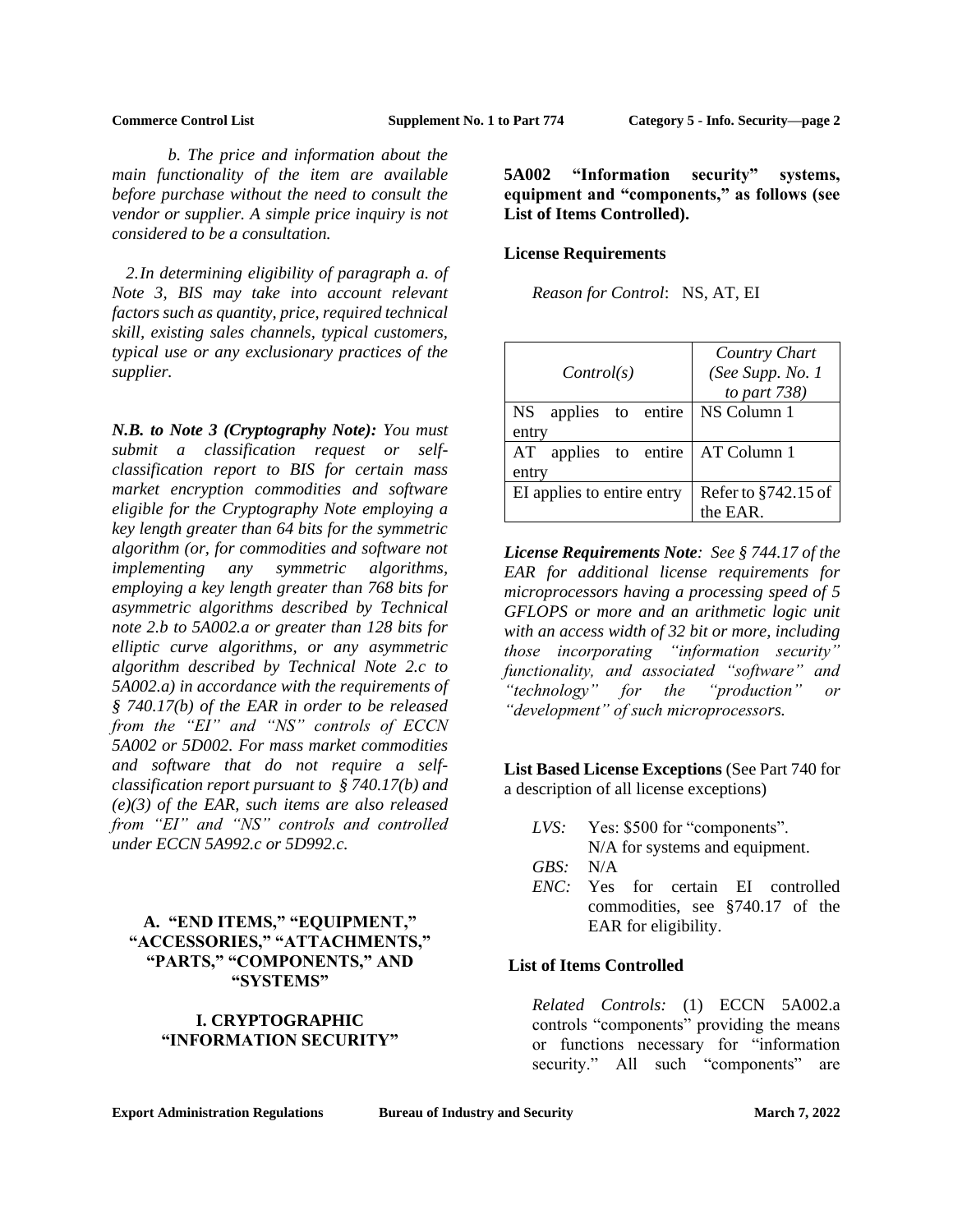presumptively "specially designed" and controlled by 5A002.a. (2) See USML Categories XI (including XI(b)) and XIII(b)  $(including \quad XIII(b)(2))$  for controls on systems, equipment, and components described in 5A002.d or .e that are subject to the ITAR. (3) For "satellite navigation system" receiving equipment containing or employing decryption see 7A005, and for related decryption "software" and "technology" see 7D005 and 7E001. (4) Noting that items may be controlled elsewhere on the CCL, examples of items not controlled by ECCN 5A002.a.4 include the following: (a) An automobile where the only 'cryptography for data confidentiality' having a 'described security algorithm' is performed by a Category 5 – Part 2 Note 3 eligible mobile telephone that is built into the car. In this case, secure phone communications support a non-primary function of the automobile but the mobile telephone (equipment), as a standalone item, is not controlled by ECCN 5A002 because it is excluded by the Cryptography Note (Note 3) (See ECCN 5A992.c). (b) An exercise bike with an embedded Category 5 – Part 2 Note 3 eligible web browser, where the only controlled cryptography is performed by the web browser. In this case, secure web browsing supports a non-primary function of the exercise bike but the web browser ("software"), as a standalone item, is not controlled by ECCN [5D002](#page-8-0) because it is excluded by the Cryptography Note (Note 3) (See ECCN 5D992.c). (5) After classification or self-classification in accordance with § 740.17(b) of the EAR, mass market encryption commodities that meet eligibility requirements are released from "EI" and "NS" controls. These commodities are designated 5A992.c.

*Related Definitions*: N/A *Items*:

a. Designed or modified to use 'cryptography for data confidentiality' having a 'described security algorithm', where that cryptographic capability is usable, has been activated, or can be activated by any means other than secure "cryptographic activation", as follows:

a.1. Items having "information security" as a primary function;

a.2. Digital communication or networking systems, equipment or components, not specified in paragraph 5A002.a.1;

a.3. Computers, other items having information storage or processing as a primary function, and components therefor, not specified in paragraphs 5A002.a.1 or .a.2;

*N.B.: For operating systems see also 5D002.a.1 and .c.1.*

a.4. Items, not specified in paragraphs 5A002.a.1 to a.3, where the 'cryptography for data confidentiality' having a 'described security algorithm' meets all of the following:

a.4.a. It supports a non-primary function of the item; *and*

a.4.b. It is performed by incorporated equipment or "software" that would, as a standalone item, be specified by ECCNs 5A002, 5A003, 5A004, 5B002 or 5D002.

*N.B. to paragraph a.4: See Related Control Paragraph (4) of this ECCN 5A002 for examples of items not controlled by 5A002.a.4.*

## *Technical Notes:*

*1. For the purposes of 5A002.a, 'cryptography for data confidentiality' means "cryptography" that employs digital techniques and performs any cryptographic function other than any of the following:*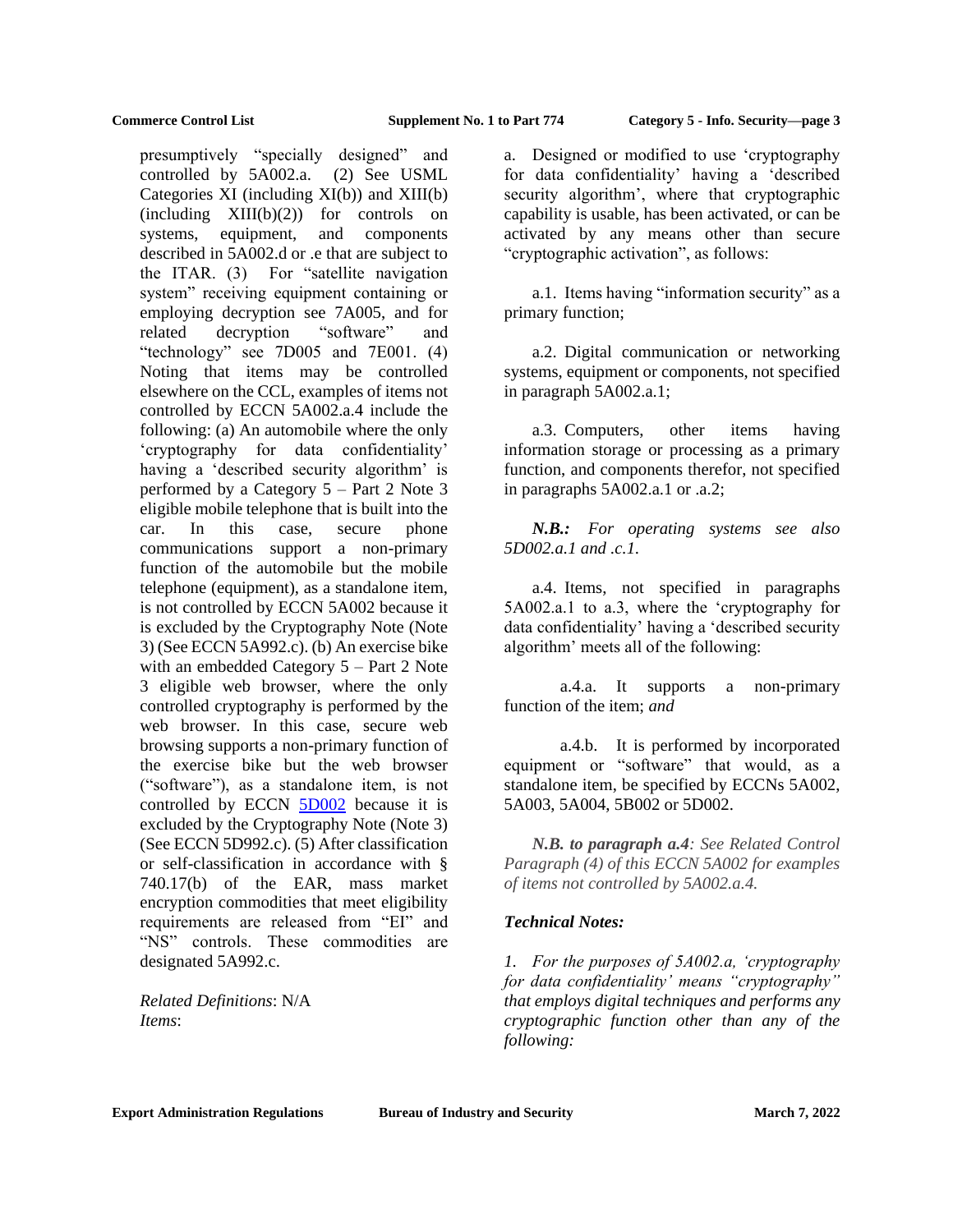*1.a."Authentication;"*

*1.b.Digital signature;*

*1.c. Data integrity;*

*1.d.Non-repudiation;*

*1.e. Digital rights management, including the execution of copy-protected "software;"*

*1*.*f. Encryption or decryption in support of entertainment, mass commercial broadcasts or medical records management; or* 

*1.g.Key management in support of any function described in paragraphs 1.a to 1.f of this Technical Note paragraph 1.*

*2. For the purposes of 5A002.a, 'described security algorithm' means any of the following:*

*2.a.A "symmetric algorithm" employing a key length in excess of 56 bits, not including parity bits;* 

*2.b.An "asymmetric algorithm" where the security of the algorithm is based on any of the following:*

*2.b.1. Factorization of integers in excess of 512 bits (e.g., RSA);*

*2.b.2. Computation of discrete logarithms in a multiplicative group of a finite field of size greater than 512 bits (e.g., Diffie-Hellman over Z/pZ); or*

*2.b.3. Discrete logarithms in a group other than mentioned in paragraph 2.b.2 of this Technical Note in excess of 112 bits (e.g., Diffie-Hellman over an elliptic curve); or*

*2.c. An "asymmetric algorithm" where the security of the algorithm is based on any of the following:*

*2.c.1. Shortest vector or closest vector problems associated with lattices (e.g., NewHope, Frodo, NTRUEncrypt, Kyber, Titanium);*

*2.c.2. Finding isogenies between Supersingular elliptic curves (e.g., Supersingular Isogeny Key Encapsulation); or*

*2.c.3. Decoding random codes (e.g., McEliece, Niederreiter).*

*Technical Note: An algorithm described by Technical Note 2.c. may be referred to as being post-quantum, quantum-safe or quantumresistant.*

*Note 1: Details of items must be accessible and provided upon request, in order to establish any of the following:*

*a. Whether the item meets the criteria of 5A002.a.1 to a.4; or*

*b. Whether the cryptographic capability for data confidentiality specified by 5A002.a is usable without "cryptographic activation."* 

*Note 2: 5A002.a does not control any of the following items, or specially designed "information security" components therefor:* 

*a. Smart cards and smart card 'readers/writers' as follows:*

*a.1.A smart card or an electronically readable personal document (e.g., token coin, e-passport) that meets any of the following:*

*a.1.a. The cryptographic capability meets all of the following:*

*a.1.a.1. It is restricted for use in any of the following:*

*a.1.a.1.a. Equipment or systems, not described by 5A002.a.1 to a.4;*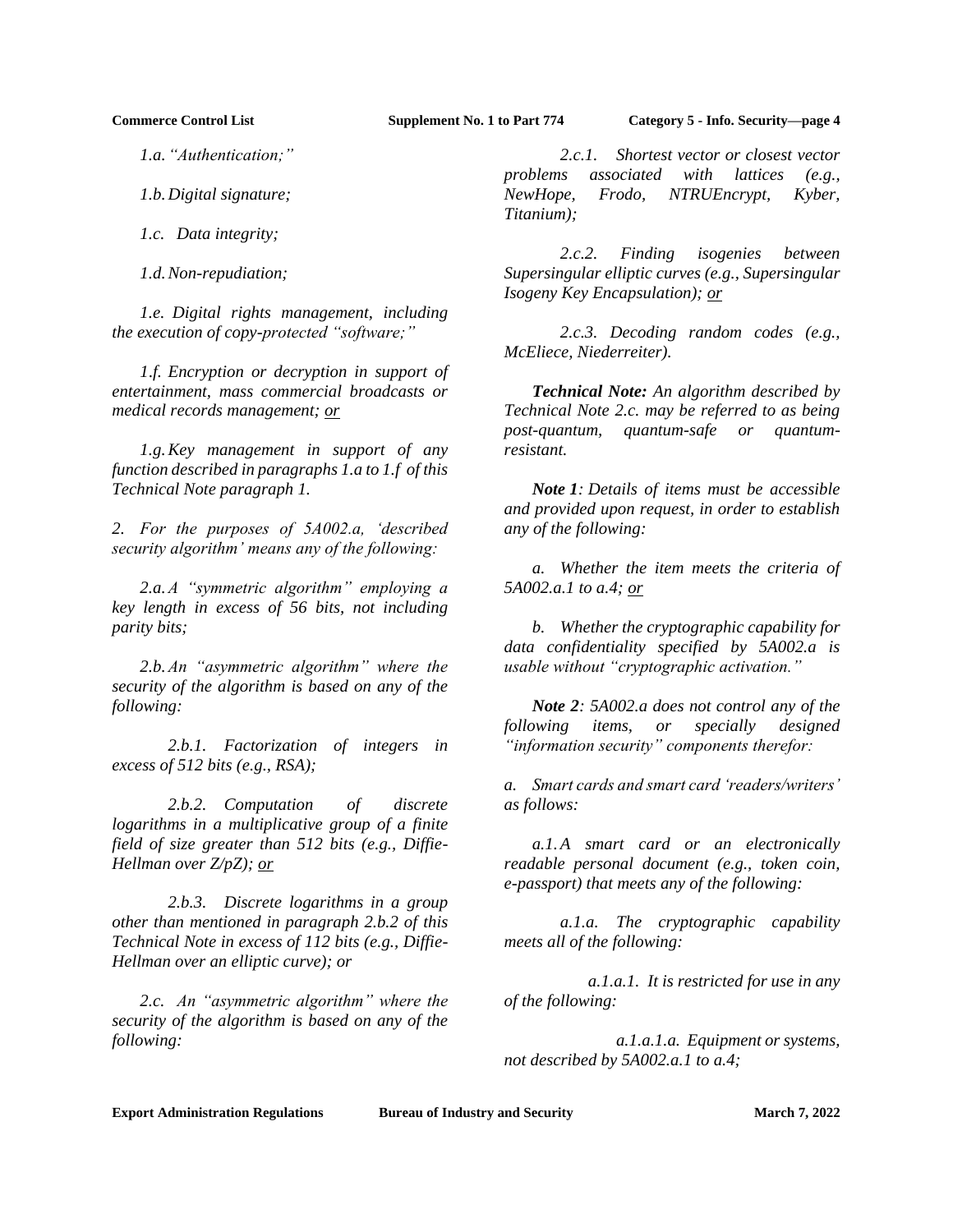*a.1.a.1.b. Equipment or systems, not using 'cryptography for data confidentiality' having a 'described security algorithm'; or*

*a.1.a.1.c. Equipment or systems, excluded from 5A002.a by entries b. to f. of this Note; and*

*a.1.a.2. It cannot be reprogrammed for any other use; or*

*a.1.b. Having all of the following:*

*a.1.b.1. It is specially designed and limited to allow protection of 'personal data' stored within;*

*a.1.b.2. Has been, or can only be, personalized for public or commercial transactions or individual identification; and*

*a.1.b.3. Where the cryptographic capability is not user-accessible;*

*Technical Note to paragraph a.1.b of Note 2: 'Personal data' includes any data specific to a particular person or entity, such as the amount of money stored and data necessary for "authentication."*

*a.2. 'Readers/writers' specially designed or modified, and limited, for items specified by paragraph a.1 of this Note;*

*Technical Note to paragraph a.2 of Note 2: 'Readers/writers' include equipment that communicates with smart cards or electronically readable documents through a network.*

*b. Cryptographic equipment specially designed and limited for banking use or 'money transactions';*

*Technical Note to paragraph b. of Note 2: 'Money transactions' in 5A002 Note 2 paragraph*  *b. includes the collection and settlement of fares or credit functions.*

*c. Portable or mobile radiotelephones for civil use (e.g., for use with commercial civil cellular radio communication systems) that are not capable of transmitting encrypted data directly to another radiotelephone or equipment (other than Radio Access Network (RAN) equipment), nor of passing encrypted data through RAN equipment (e.g., Radio Network Controller (RNC) or Base Station Controller (BSC));*

*d. Cordless telephone equipment not capable of end-to-end encryption where the maximum effective range of unboosted cordless operation (i.e., a single, unrelayed hop between terminal and home base station) is less than 400 meters according to the manufacturer's specifications;* 

*e. Portable or mobile radiotelephones and similar client wireless devices for civil use, that implement only published or commercial cryptographic standards (except for anti-piracy functions, which may be non-published) and also meet the provisions of paragraphs a.2 to a.4 of the Cryptography Note (Note 3 in Category 5 – Part 2), that have been customized for a specific civil industry application with features that do not affect the cryptographic functionality of these original non-customized devices;* 

*f. Items, where the "information security" functionality is limited to wireless "personal area network" functionality implementing only published or commercial cryptographic standards;*

*g. Mobile telecommunications Radio Access Network (RAN) equipment designed for civil use, which also meet the provisions of paragraphs a.2 to a.4 of the Cryptography Note (Note 3 in Category 5 -- Part 2), having an RF output power limited to 0.1W (20 dBm) or less, and supporting 16 or fewer concurrent users;*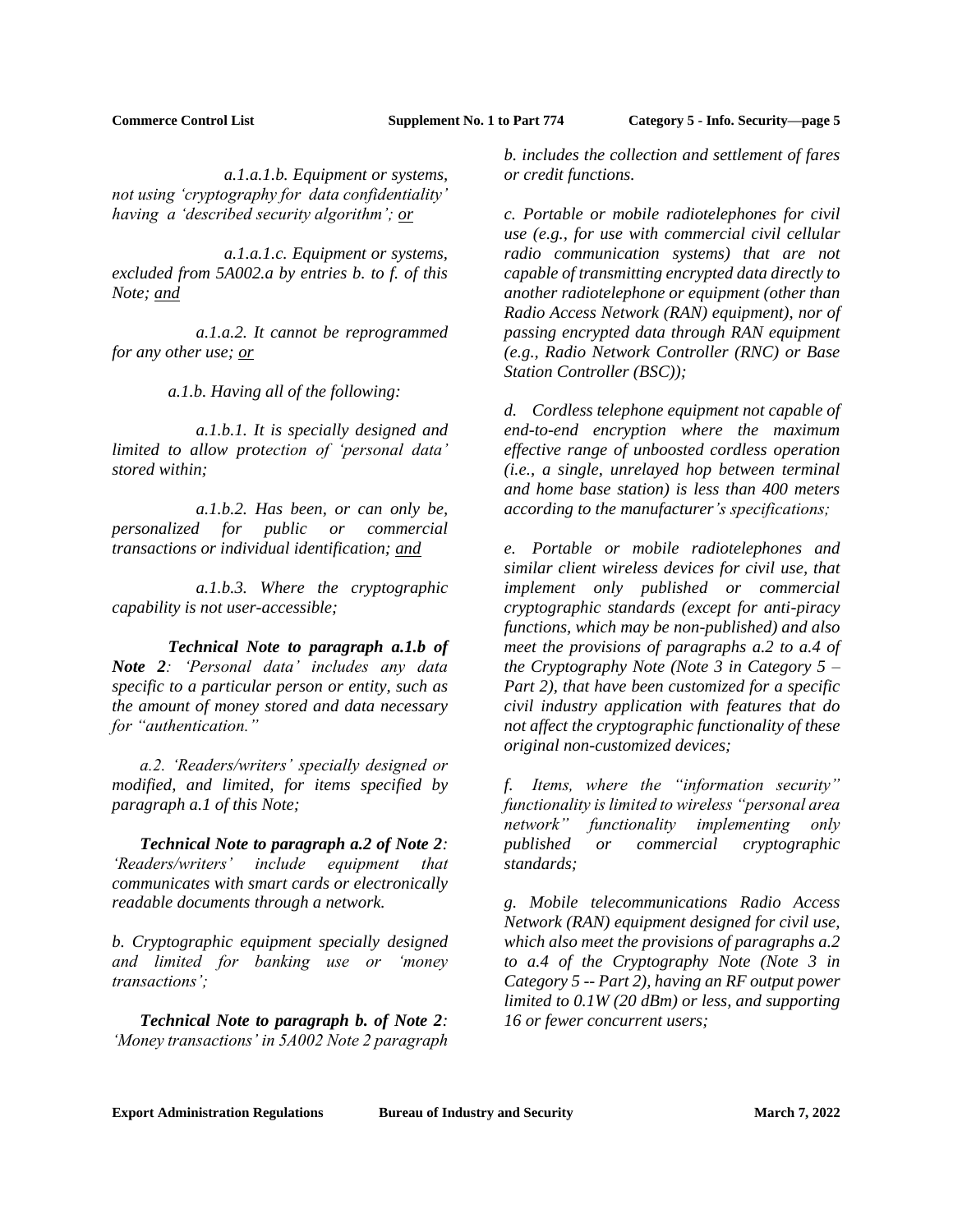*h. Routers, switches, gateways or relays, where the "information security" functionality is limited to the tasks of "Operations, Administration or Maintenance" ("OAM") implementing only published or commercial cryptographic standards;* 

*i. General purpose computing equipment or servers, where the "information security" functionality meets all of the following:* 

*i.1. Uses only published or commercial cryptographic standards; and*

*i.2. Is any of the following:*

*i.2.a. Integral to a CPU that meets the provisions of Note 3 in Category 5 ̶Part 2;*

*i.2.b. Integral to an operating system that is not specified by 5D002; or*

*i.2.c. Limited to "OAM" of the equipment; or*

*j. Items specially designed for a 'connected civil industry application', meeting all of the following:*

*j.1. Being any of the following:*

*j.1.a. A network-capable endpoint device meeting any of the following:*

*j.1.a.1. The "information security" functionality is limited to securing 'non-arbitrary data' or the tasks of "Operations, Administration or Maintenance" ("OAM"); or*

*j.1.a.2. The device is limited to a specific 'connected civil industry application'; or*

*j.1.b. Networking equipment meeting all of the following:*

*j.1.b.1. Being specially designed to communicate with the devices specified by paragraph j.1.a. above; and*

*j.1.b.2. The "information security" functionality is limited to supporting the 'connected civil industry application' of devices specified by paragraph j.1.a. above, or the tasks of "OAM" of this networking equipment or of other items specified by paragraph j. of this Note; and*

*j.2. Where the "information security" functionality implements only published or commercial cryptographic standards, and the cryptographic functionality cannot easily be changed by the user.*

## *Technical Notes:*

- *1. 'Connected civil industry application' means a network-connected consumer or civil industry application other than "information security", digital communication, general purpose networking or computing.*
- *2. 'Non-arbitrary data' means sensor or metering data directly related to the stability, performance or physical measurement of a system (e.g., temperature, pressure, flow rate, mass, volume, voltage, physical location, etc.), that cannot be changed by the user of the device.*

b. Being a 'cryptographic activation token';

*Technical Note: A 'cryptographic activation token' is an item designed or modified for any of the following:*

*1. Converting, by means of "cryptographic activation", an item not specified by Category 5-Part 2 into an item specified by 5A002.a or 5D002.c.1, and not released by the Cryptography Note (Note 3 in Category 5-Part 2); or*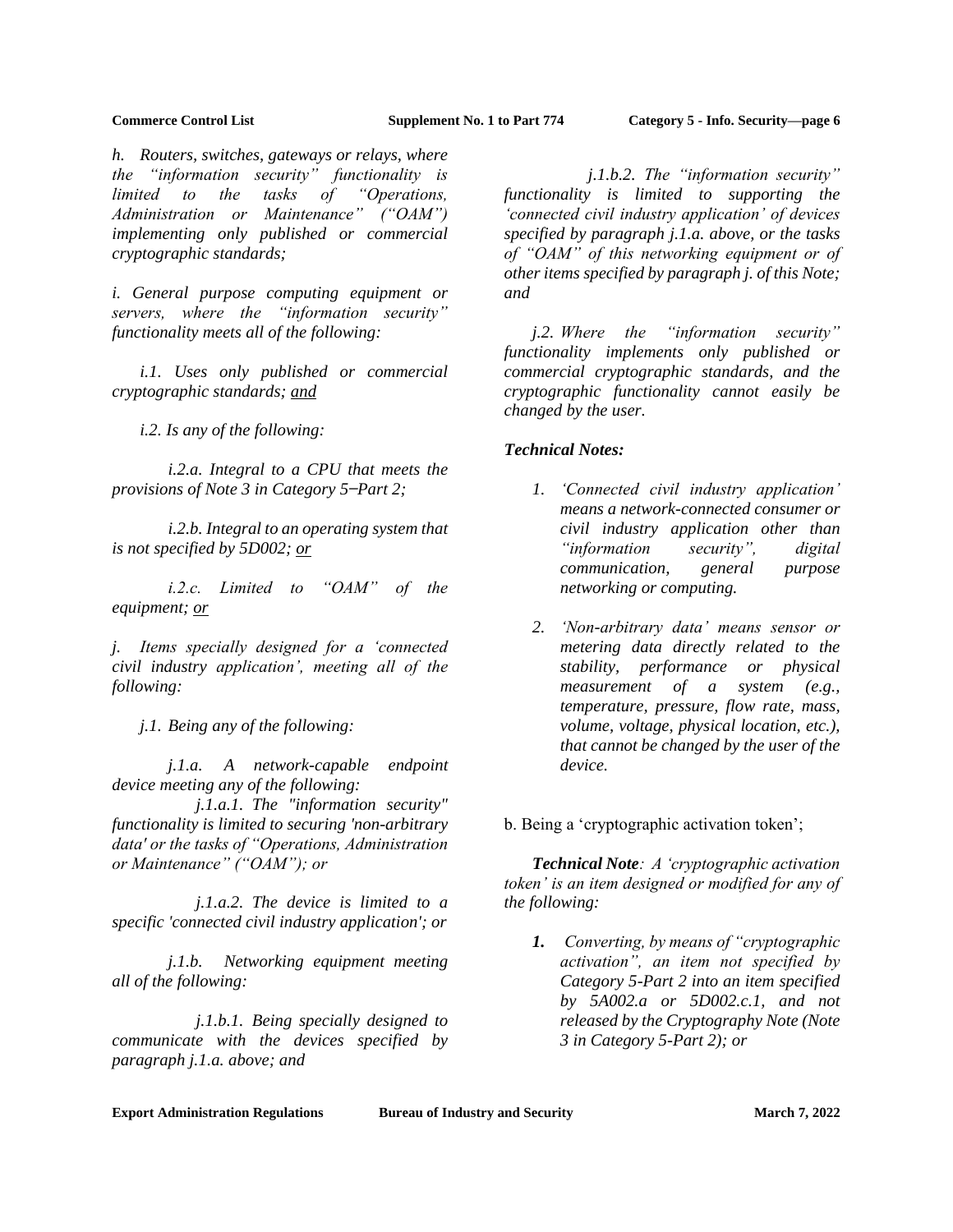*2. Enabling by means of "cryptographic activation", additional functionality specified by 5A002.a of an item already specified by Category 5- Part 2;*

c. Designed or modified to use or perform "quantum cryptography";

*Technical Note: "Quantum cryptography" is also known as Quantum Key Distribution (QKD).*

d. Designed or modified to use cryptographic techniques to generate channelizing codes, scrambling codes or network identification codes, for systems using ultra-wideband modulation techniques and having any of the following:

d.1. A bandwidth exceeding 500 MHz; *or*

d.2. A "fractional bandwidth" of 20% or more;

e. Designed or modified to use cryptographic techniques to generate the spreading code for "spread spectrum" systems, not specified by 5A002.d, including the hopping code for "frequency hopping" systems.

# **5A992 Equipment not controlled by 5A002 (see List of Items Controlled).**

## **License Requirements**

*Reason for Control*: AT

| Control(s)                 | Country Chart<br>(See Supp. No. 1<br>to part 738) |
|----------------------------|---------------------------------------------------|
| AT applies to entire entry | AT Column 1                                       |

*License Requirements Note: See § 744.17 of the EAR for additional license requirements for microprocessors having a processing speed of 5 GFLOPS or more and an arithmetic logic unit with an access width of 32 bit or more, including* 

*those incorporating "information security" functionality, and associated "software" and "technology" for the "production" or "development" of such microprocessors.*

**List Based License Exceptions** (See Part 740 for a description of all license exceptions)

*LVS*: N/A *GBS*: N/A

# **List of Items Controlled**

*Related Controls:* N/A *Related Definitions:* N/A *Items:*

a. [Reserved]

b. [Reserved]

c. Commodities classified as mass market encryption commodities in accordance with § 740.17(b) of the EAR.

# **II. NON-CRYPTOGRAPHIC "INFORMATION SECURITY"**

**5A003 "Systems," "equipment" and "components," for non-cryptographic "information security," as follows (see List of Items Controlled).**

# **License Requirements**

*Reason for Control*: NS, AT

| Control(s)                 | Country Chart (See<br>Supp. No. 1 to part<br>738) |
|----------------------------|---------------------------------------------------|
| NS applies to entire entry | NS Column 2                                       |
| AT applies to entire entry | <b>AT Column 1</b>                                |

**List Based License Exceptions** (See Part 740 for a description of all license exceptions)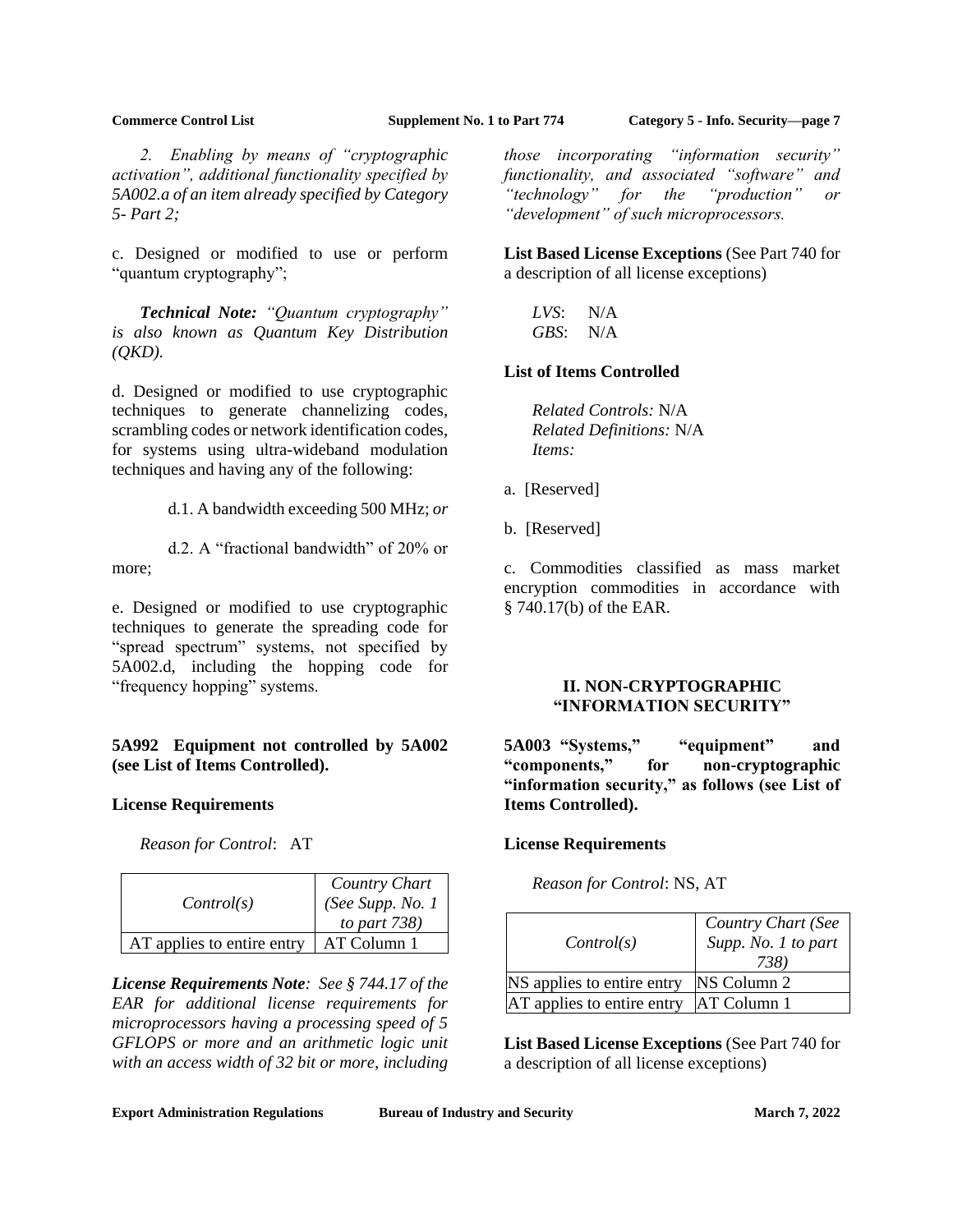|          | LVS: Yes: \$500 for "components." |
|----------|-----------------------------------|
|          | N/A for systems and equipment.    |
| GBS: N/A |                                   |

### **List of Items Controlled**

*Related Controls*: N/A *Related Definitions*: N/A *Items:* 

a. Communications cable systems designed or modified using mechanical, electrical or electronic means to detect surreptitious intrusion;

*Note: 5A003.a applies only to physical layer security. For the purpose of 5A003.a, the physical layer includes Layer 1 of the Reference Model of Open Systems Interconnection (OSI) (ISO/IEC 7498-1).*

b. "Specially designed" or modified to reduce the compromising emanations of informationbearing signals beyond what is necessary for health, safety or electromagnetic interference standards.

## **III. DEFEATING, WEAKENING OR BYPASSING "INFORMATION SECURITY"**

**5A004 "Systems," "equipment" and "components" for defeating, weakening or bypassing "information security," as follows (see List of Items Controlled).**

## **License Requirements**

*Reason for Control*: NS, AT, EI

| Control(s)                                | Country Chart (See<br>Supp. No. 1 to part<br>738) |
|-------------------------------------------|---------------------------------------------------|
| NS applies to entire NS Column 1<br>entry |                                                   |
| AT applies to entire AT Column 1          |                                                   |

| entry                |                           |
|----------------------|---------------------------|
| EI applies to entire | Refer to $$742.15$ of the |
| entry                | EAR.                      |

*License Requirements Note: See §744.17 of the EAR for additional license requirements for microprocessors having a processing speed of 5 GFLOPS or more and an arithmetic logic unit with an access width of 32 bit or more, including those incorporating "information security" functionality, and associated "software" and "technology" for the "production" or "development" of such microprocessors.*

**List Based License Exceptions** (See Part 740 for a description of all license exceptions)

*LVS*: Yes: \$500 for "components." N/A for systems and equipment.

*GBS*: N/A

*ENC*: Yes for certain EI controlled commodities. See §740.17 of the EAR for eligibility.

## **List of Items Controlled**

*Related Controls*: ECCN 5A004.a controls "components" providing the means or functions necessary for "information security." All such "components" are presumptively "specially designed" and controlled by 5A004.a. *Related Definitions*: N/A *Items*:

a. Designed or modified to perform 'cryptanalytic functions.'

*Note: 5A004.a includes systems or equipment, designed or modified to perform 'cryptanalytic functions' by means of reverse engineering.*

*Technical Note: 'Cryptanalytic functions' are functions designed to defeat cryptographic mechanisms in order to derive confidential variables or sensitive data, including clear text,*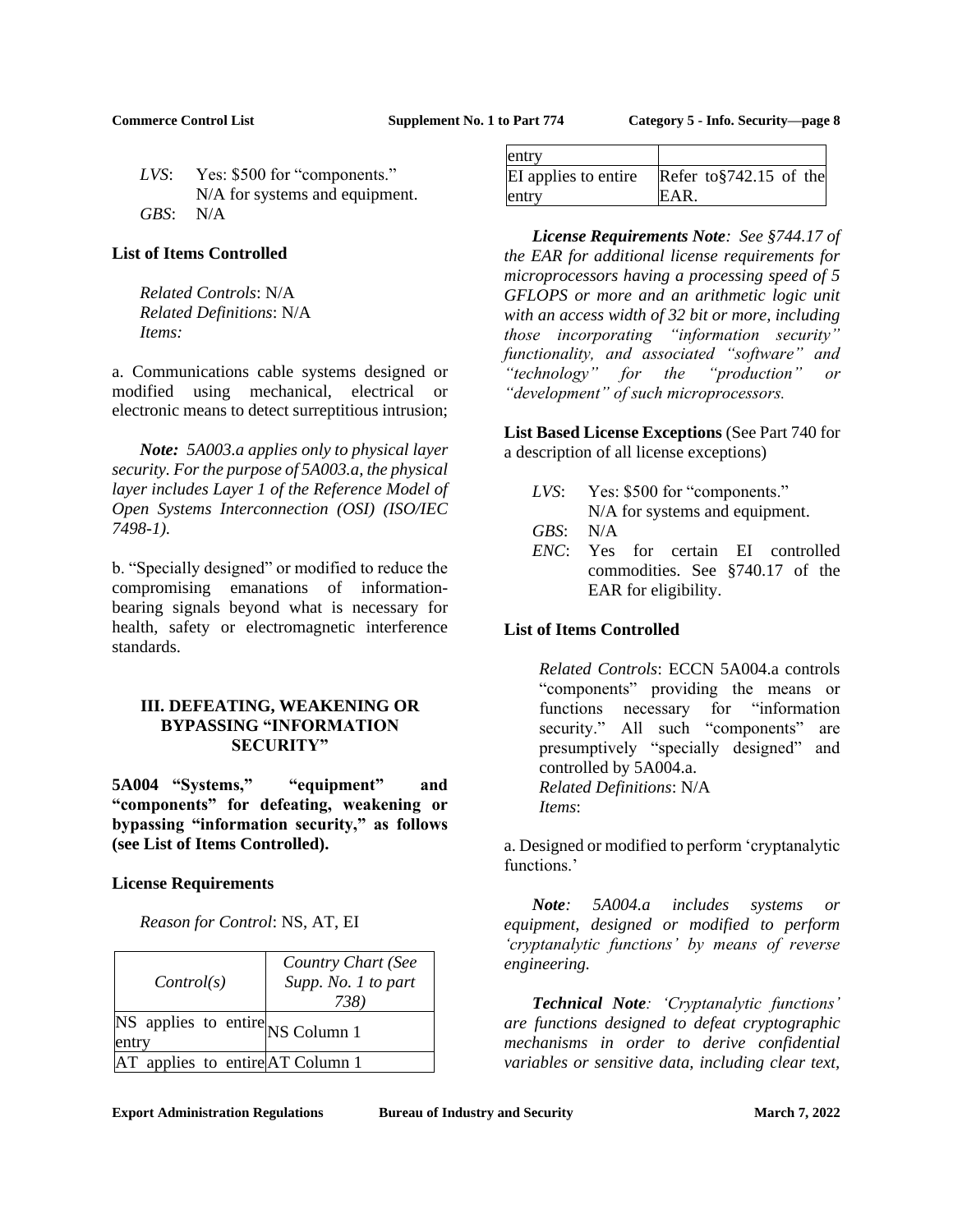*passwords or cryptographic keys.*

b. Items, not specified by ECCNs 4A005 or 5A004.a, designed to perform all of the following:

b.1.'Extract raw data' from a computing or communications device; *and*

b.2.Circumvent "authentication" or authorisation controls of the device, in order to perform the function described in 5A004.b.1.

*Technical Note: 'Extract raw data' from a computing or communications device means to retrieve binary data from a storage medium, e.g., RAM, flash or hard disk, of the device without interpretation by the device's operating system or filesystem.*

*Note 1: 5A004.b does not apply to systems or equipment specially designed for the "development" or "production" of a computing or communications device.*

*Note 2: 5A004.b does not include:*

- *a. Debuggers, hypervisors;*
- *b. Items limited to logical data extraction;*
- *c. Data extraction items using chip-off or JTAG; or*
- *d. Items specially designed and limited to jail-breaking or rooting.*

# **B. TEST, INSPECTION AND "PRODUCTION EQUIPMENT"**

**5B002 "Information Security" test, inspection and "production" equipment, as follows (see List of Items Controlled).**

### **License Requirements**

*Reason for Control*: NS, AT

| Control(s)                 | Country Chart<br>(See Supp. No. 1<br>to part $738$ ) |
|----------------------------|------------------------------------------------------|
| NS applies to entire entry | NS Column 1                                          |
| AT applies to entire entry | AT Column 1                                          |

**List Based License Exceptions** (See Part 740 for a description of all license exceptions)

| LVS: | N/A |
|------|-----|
|      |     |

- *GBS*: N/A
- *ENC*: Yes for certain EI controlled equipment, see §740.17 of the EAR for eligibility.

### **List of Items Controlled**

*Related Controls*: N/A *Related Definitions*: N/A *Items*:

a. Equipment "specially designed" for the "development" or "production" of equipment controlled by 5A002, 5A003, 5A004 or 5B002.b;

b. Measuring equipment "specially designed" to evaluate and validate the "information security" functions of equipment controlled by 5A002, 5A003 or 5A004, or of "software" controlled by 5D002.a or 5D002.c.

# **C. "MATERIALS" - [RESERVED]**

### **D. "SOFTWARE"**

<span id="page-8-0"></span>**5D002 "Software" as follows (see List of Items Controlled).**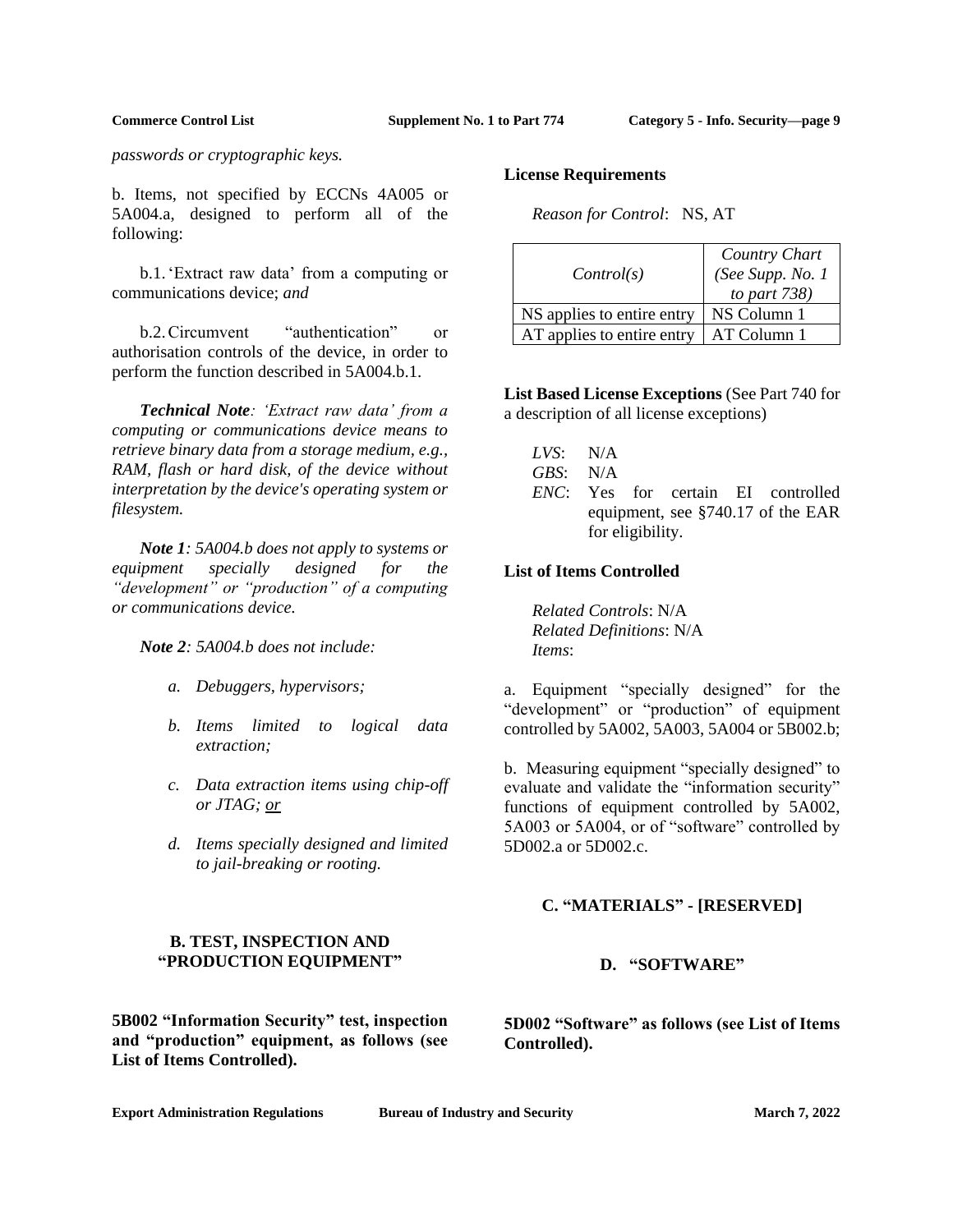## **License Requirements**

*Reason for Control*: NS, AT, EI

|                     | Country Chart (See               |
|---------------------|----------------------------------|
| Control(s)          | Supp. No. 1 to part              |
|                     | 738)                             |
| NS applies<br>to    | NS Column 1                      |
| entire entry        |                                  |
| AT applies<br>to    | AT Column 1                      |
| entire entry        |                                  |
| EI applies<br>to    | Refer to §742.15 of the          |
| "software"<br>in    | EAR.                             |
| 5D002.a.1, a.3, .b, | <b>Note:</b> Encryption          |
| c.1 and c.3, for    | software is controlled           |
| commodities or      | because of its                   |
| "software"          | functional capacity,             |
| controlled for EI   | and not because of any           |
| reasons in ECCN     | informational value of           |
| 5A002, 5A004 or     | such software; such              |
| 5D002.              | software is<br>not               |
|                     | accorded the same                |
|                     | treatment under the              |
|                     | EAR as other                     |
|                     | "software'; and for              |
|                     | export licensing                 |
|                     | purposes, encryption             |
|                     | software is treated              |
|                     | under the EAR in the             |
|                     | same manner as<br>$\overline{a}$ |
|                     | commodity included in            |
|                     | <b>ECCN 5A002.</b>               |

*License Requirements Note: See § 744.17 of the EAR for additional license requirements for microprocessors having a processing speed of 5 GFLOPS or more and an arithmetic logic unit with an access width of 32 bit or more, including those incorporating "information security" functionality, and associated "software" and "technology" for the "production" or "development" of such microprocessors.*

**List Based License Exceptions** (See Part 740 for a description of all license exceptions)

*TSR*: N/A

*ENC*: Yes for certain EI controlled software. See §740.17 of the EAR for eligibility.

## **List of Items Controlled**

*Related Controls*: After classification or selfclassification in accordance with § 740.17(b) of the EAR, mass market encryption software that meets eligibility requirements is released from "EI" and "NS" controls. This software is designated as [5D992.](#page-10-0)c.

*Related Definitions*: 5D002.a controls "software" designed or modified to use "cryptography" employing digital or analog techniques to ensure "information security." *Items*:

a. "Software" "specially designed" or modified for the "development," "production" or "use" of any of the following:

a.1. Equipment specified by 5A002 or "software" specified by 5D002.c.1;

a.2. Equipment specified by 5A003 or "software" specified by 5D002.c.2; *or*

a.3. Equipment or "software", as follows:

a.3.a. Equipment specified by 5A004.a or "software" specified by 5D002.c.3.a;

a.3.b. Equipment specified by 5A004.b or "software" specified by 5D002.c.3.b;

b. "Software" having the characteristics of a 'cryptographic activation token' specified by 5A002.b;

c. "Software" having the characteristics of, or performing or simulating the functions of, any of the following:

c.1. Equipment specified by 5A002.a, .c, .d or .e;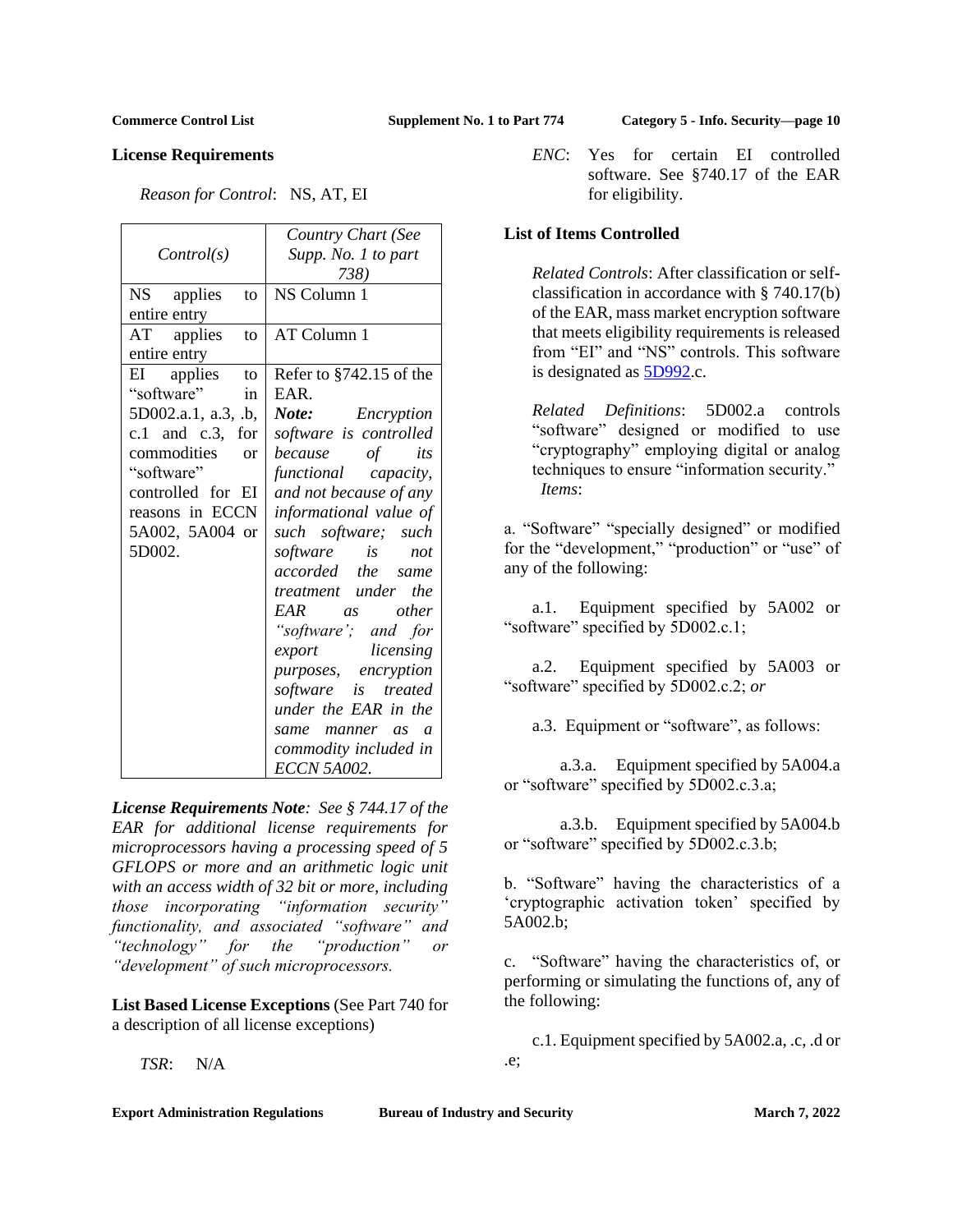*Note: 5D002.c.1 does not apply to "software" limited to the tasks of "OAM" implementing only published or commercial cryptographic standards.*

c.2. Equipment specified by 5A003; *or*

c.3. Equipment, as follows: c.3.a. Equipment specified by 5A004.a; c.3.b. Equipment specified by 5A004.b.

*Note: 5D002.c.3.b does not apply to "intrusion software".*

d. [Reserved]

*N.B.: See 5D002.b for items formerly specified in 5D002.d.*

<span id="page-10-0"></span>**5D992 "Information Security" "software" not controlled by 5D002 as follows (see List of Items Controlled).**

### **License Requirements**

*Reason for Control*: AT

| Control(s)                 | Country Chart<br>(See Supp. No. 1<br>to part $738$ ) |
|----------------------------|------------------------------------------------------|
| AT applies to entire entry | AT Column 1                                          |

*License Requirements Note: See § 744.17 of the EAR for additional license requirements for microprocessors having a processing speed of 5 GFLOPS or more and an arithmetic logic unit with an access width of 32 bit or more, including those incorporating "information security" functionality, and associated "software" and "technology" for the "production" or "development" of such microprocessors.*

**List Based License Exceptions** (See Part 740 for a description of all license exceptions)

*TSR*: N/A

### **Export Administration Regulations <b>Bureau of Industry and Security March 7, 2022**

## **List of Items Controlled**

*Related Controls:* This entry does not control "software" designed or modified to protect against malicious computer damage, *e.g.*, viruses, where the use of "cryptography" is limited to authentication, digital signature and/or the decryption of data or files. *Related Definitions:* N/A *Items:*

- a. [Reserved]
- b. [Reserved]

c. "Software" classified as mass market encryption software in accordance with § 740.17(b) of the EAR.

### **E. "TECHNOLOGY"**

**5E002 "Technology" as follows (see List of Items Controlled).**

### **License Requirements**

*Reason for Control*: NS, AT, EI

| Control(s)           | Country Chart (See<br>Supp. No. 1 to part<br>738) |
|----------------------|---------------------------------------------------|
| NS applies to entire | NS Column 1                                       |
| entry                |                                                   |
| AT applies to entire | AT Column 1                                       |
| entry                |                                                   |
| EI applies to        | Refer to § 742.15 of                              |
| "technology" in      | the EAR.                                          |
| 5E002.a for          |                                                   |
| commodities or       |                                                   |
| "software"           |                                                   |
| controlled for EI    |                                                   |
| reasons in ECCNs     |                                                   |
| 5A002, 5A004 or      |                                                   |
| 5D002, and to        |                                                   |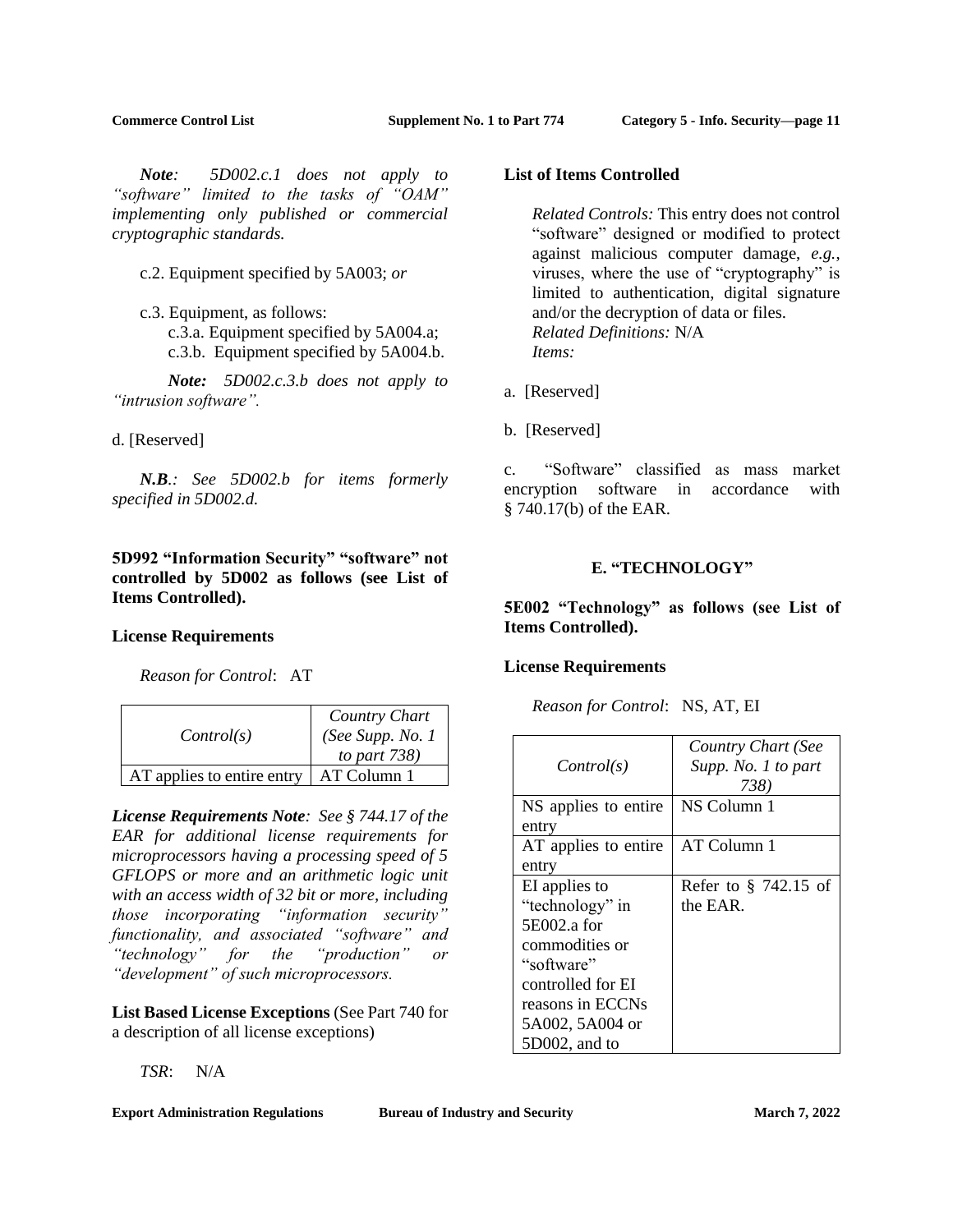| "technology" in |  |
|-----------------|--|
| 5E002.b.        |  |

### *License Requirements Note:*

*(1) See § 744.17 of the EAR for additional license requirements for microprocessors having a processing speed of 5 GFLOPS or more and an arithmetic logic unit with an access width of 32 bit or more, including those incorporating "information security" functionality, and associated "software" and "technology" for the "production" or "development" of such microprocessors.* 

*(2) When a person performs or provides technical assistance that incorporates, or otherwise draws upon, "technology" that was either obtained in the United States or is of U.S. origin, then a release of the "technology" takes place. Such technical assistance, when rendered with the intent to aid in the "development" or "production" of encryption commodities or software that would be controlled for "EI" reasons under ECCN 5A002, 5A004 or 5D002, may require authorization under the EAR even if the underlying encryption algorithm to be implemented is from the public domain or is not of U.S.-origin.*

**List Based License Exceptions** (See Part 740 for a description of all license exceptions)

- *TSR*: N/A
- *ENC*: Yes for certain EI controlled technology. See §740.17 of the EAR for eligibility.

## **List of Items Controlled**

*Related Controls*: See also **5E992**. This entry does not control "technology" "required" for the "use" of equipment excluded from control under the Related Controls paragraph or the Technical Notes in ECCN [5A002](#page-1-0) or "technology" related to equipment excluded from control under ECCN [5A002.](#page-1-0) *Related Definitions*: N/A

*Items*:

a. "Technology" according to the General Technology Note for the "development," "production" or "use" of equipment controlled by 5A002, 5A003, 5A004 or 5B002, or of "software" controlled by 5D002.a or 5D002.c.

*Note: 5E002.a does not apply to "technology" for items specified by 5A004.b, 5D002.a.3.b or 5D002.c.3.b.*

b. "Technology" having the characteristics of a 'cryptographic activation token' specified by 5A002.b.

*Note: 5E002 includes "information security" technical data resulting from procedures carried out to evaluate or determine the implementation of functions, features or techniques specified in Category 5 ̶Part 2.*

<span id="page-11-0"></span>**5E992 "Information Security" "technology" according to the General Technology Note, not controlled by 5E002, as follows (see List of Items Controlled).**

## **License Requirements**

*Reason for Control*: AT

| Control(s)                 | Country Chart<br>(See Supp. No.<br>1 to part 738) |
|----------------------------|---------------------------------------------------|
| AT applies to entire entry | AT Column 1                                       |

*License Requirements Note: See § 744.17 of the EAR for additional license requirements for microprocessors having a processing speed of 5 GFLOPS or more and an arithmetic logic unit with an access width of 32 bit or more, including those incorporating "information security" functionality, and associated "software" and "technology" for the "production" or "development" of such microprocessors.*

**List Based License Exceptions** (See Part 740 for